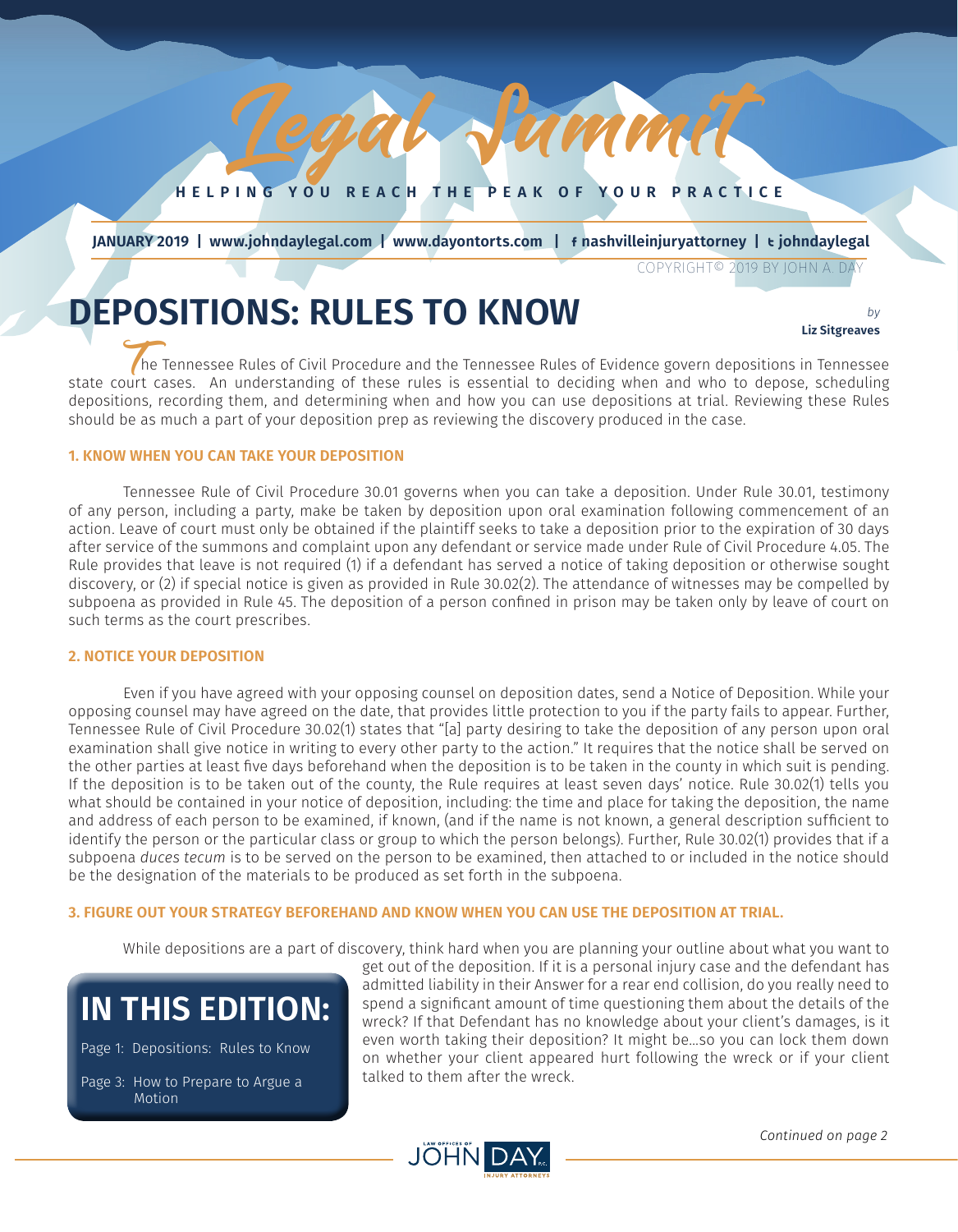It is additionally important to know when you can use that deposition at trial. You may have gotten some brilliant testimony out of a witness or party, but will that gem see the light of day in court? Tennessee Rule of Civil Procedure 32.01 provides that "At the trial or upon the hearing of a motion or an interlocutory proceeding, any part or all of a deposition, so far as admissible under the Tennessee Rules of Evidence applied as though the witness were then present and testifying, may be used against any party who was present or represented at the taking of the deposition or who had reasonable notice thereof in accordance with any of the following provisions…" The Rule thereafter enumerates when the deposition can be used:

(1) Any deposition may be used by any party for the purpose of contradicting or impeaching the testimony of deponent as a witness.

(2) The deposition of a party or of anyone who at the time of taking the deposition was an officer, director, or managing agent, or a person designated under Rule 30.02(6) or 31.01 to testify on behalf of a public or private corporation, partnership or association, governmental agency or individual proprietorship which is a party may be used by an adverse party for any purpose.

(3) The deposition of a witness, whether or not a party, may be used by any party for any purpose if the court finds that the witness is "unavailable" as defined by Tennessee Rule of Evidence 804(a). But depositions of experts taken pursuant to the provisions of Rule 26.02(4) may not be used at trial except to impeach in accordance with the provisions of Rule 32.01(1).

(4) If only part of a deposition is offered in evidence by a party, an adverse party may require the introduction at that time of any other part which ought in fairness to be considered contemporaneously with it.

#### **4. KNOW WHEN A WITNESS IS UNAVAILABLE FOR TRIAL**

Tennessee Rule of Evidence 804(a) provides the definition of unavailability for purposes of Tennessee Rule of Civil Procedure 32.01(3). Rule 804(a) states that a witness is unavailable when the witness:

(1) is exempted by ruling of the court on the grounds of privilege from testifying concerning the subject matter of the declarant's statement; or

(2) persists in refusing to testify concerning the subject matter of the declarant's statement despite an order of the court to do so; or

(3) demonstrates a lack of memory of the subject matter of the declarant's statement; or

(4) is unable to be present or to testify at the hearing because of the declarant's death or then existing physical or mental illness or infirmity; or

(5) is absent from the hearing and the proponent of a statement has been unable to procure the declarant's attendance by process; or

(6) is, for depositions in civil actions only, at a greater distance than 100 miles from the place of trial or hearing.

Rule 804 also tells you that when a declarant is considered "not unavailable as a witness." According to the Rule, "if exemption, refusal, claim of lack of memory, inability, or absence is due to the procurement or wrongdoing of the proponent of a statement for the purpose of preventing the witness from attending or testifying" that witness is not deemed unavailable.

Additionally, Tenn. Code Ann. § 24-9-101, enumerates certain individuals who are exempt from subpoena to trial (but are subject to subpoena to a deposition). These are:

- An officer of the United States
- An officer of this state
- An officer of any court or municipality within the state
- The clerk of any court of record other than that in which the suit is pending

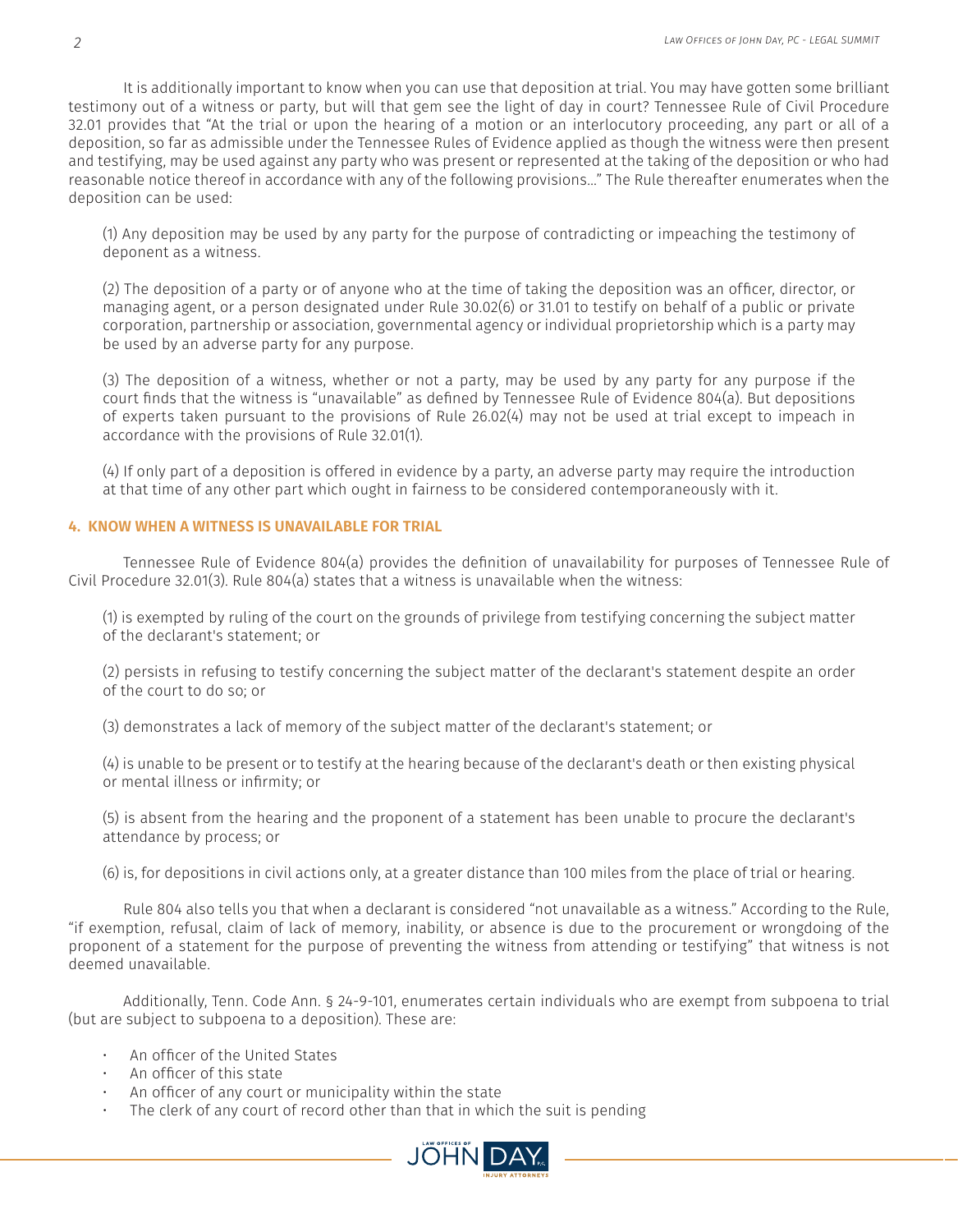- A member of the general assembly while in session, or clerk or officer thereof
- A practicing physician, physician assistant, advanced practice registered nurse, psychologist, senior psychological examiner, chiropractor, dentist or attorney
- A jailer or keeper of a public prison in any county other than that in which the suit is pending
- A custodian of medical records, if such custodian files a copy of the applicable records and an affidavit with the court and follows the procedures provided in title 68, chapter 11, part 4, for the production of hospital records pursuant to a subpoena *duces tecum*
- A licensed clinical social worker, as defined in § 63-23-105 and engaged solely in independent clinical practice, in proceedings in which the department of children's services is the petitioner or intervening petitioner.

The statute also provides that if the court grants a motion to quash a subpoena issued pursuant to subsection (a), the court may award the party subpoenaed its reasonable attorney's fees and expenses incurred in defending against the subpoena.

### **HOW TO PREPARE TO ARGUE A MOTION**

*by* **Liz Sitgreaves**

The only legitimate reason to file a motion is because winning it is likely to advance your client's cause. The only legitimate reason to oppose a motion is because losing it will harm your client's cause.

Thus, if you file a motion, you want to receive 100% of the relief you seek or as close to it as possible. If you represent the responding party, you want to defeat the motion in its entirety or you want to narrow the scope of the relief granted to your adversary as much as possible.

Effective oral argument may help achieve the result you seek in the motion. Below, I discuss how to prepare to achieve the best result you can in an oral argument on the motion primarily from the standpoint of the movant. The same basic principles discussed apply to preparation by the non-moving party.

1. Read the motion and all papers submitted in support of and in opposition to it.

2. Does your motion and supporting papers give the judge the factual information needed to resolve the motion in your client's favor? If not, supplement the record.

3. Does the motion and supporting papers give the judge the legal arguments (with supporting law) needed to resolve the motion in your client's favor? If not, bring up the new arguments at the hearing or in a supplemental filing as appropriate.

5. Does the motion clearly state the relief you seek? Is there a reasonable basis for the judge to give you this relief on the facts and the law?

6. Has your opponent submitted (or are they likely to submit at oral argument) facts into the record to counter or supplement the facts you have placed into the record? Do any of those facts deal a death-blow to your motion? If so, can you articulate exactly why should not withdraw your motion? If you think you should go forward with the motion, articulate why those facts are not fatal to your motion.

7. The same advice above applies to your legal arguments. Can you articulate why each statute, regulation, rule or case cited by your opponent does not prevent you from obtaining the relief you seek? This will require reviewing each material legal authority cited to see if it is properly cited, is still good law, and whether it can be distinguished in some way.

8. Who is your judge? Will he or she have read the papers before the hearing or not? Unless you are 100% sure that the papers will have been read and the judge will be fully prepared for argument, assume the papers have not been read and prepare for an oral argument on the entire matter. Organize your argument so that you give the judge only the information needed to rule on the motion. Avoid attacks on adverse counsel if at all possible.